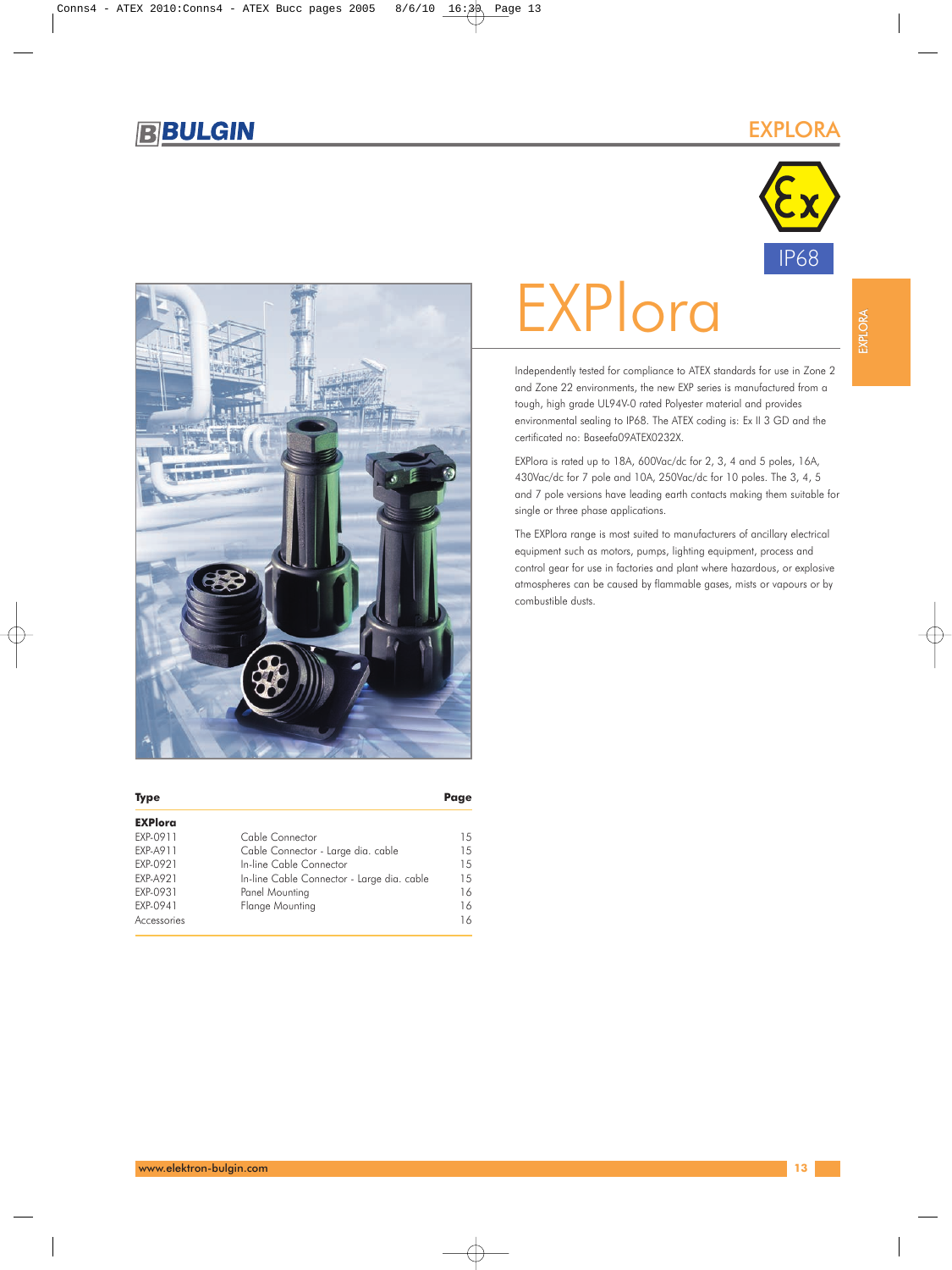### EXPLORA

# **BBULGIN**

# EXP Series EXPlora - Hazardous Area





- **ATEX approval for Zone 2 and Zone 22 applications**
- **Independently tested**
- **ATEX Coding:**  $\&$  II 3 GD
- **ATEX Classification:** Ex nA IIC T6 Gc
	- Ex tc IIIC T85˚C Dc
- **ATEX Certificate No: Baseefa09ATEX0232X**
- **IFFERD** IP68 rating tested at 1.054kg/sq cm (15lb/sq in) 10m depth for 2 weeks
- Up to 18A, 600V ac/dc rating
- **2**, 3, 4, 5, 7 and 10 pole
- Leading earth contact for  $3, 4, 5$  &  $7$  pole versions
- **Trailing Neutral on 5 pole**
- **Plug or socket connection in each body style**
- **Water and dustproof to IP68 when mated**
- 'Scoop proof' contacts
- Field termination screw terminations
- **Positive locating keyways cannot be** mis-connected
- Sealing caps available to maintain IP68 rating of unmated connectors
- Compact design
- **Easy assembly no special tools required**
- Single or 3 phase applications
- Cost effective solution
- Cable acceptance from 7 to 22mm O/D
- Two cable connector versions for 15mm and 22mm (maximum) cable diameters
- Separate strain relief on large cable version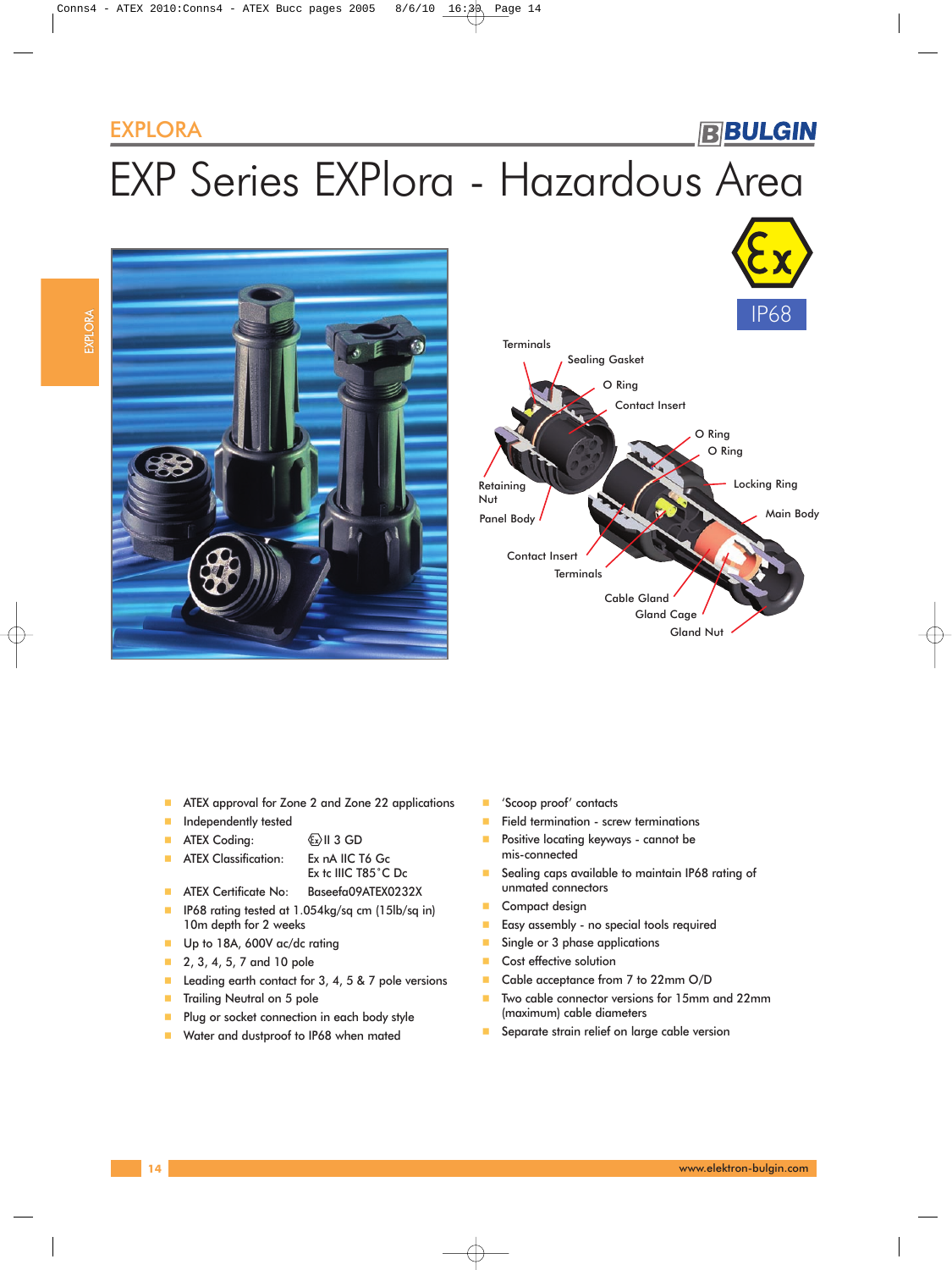# **Ex** EXP Series EXPlora - Hazardous Area Connector

#### **FLEX CABLE CONNECTOR**





- **Mates with in-line flex or** panel mounting versions
- Positive, fast acting locking ring - can be turned with a gloved hand
- **Plug or socket versions**
- EXP-0 Series13-15mm cable dia. acceptance as standard, 7-13mm with additional gland pack
- **EXP-A Series 20-22mm cable** dia. acceptance as standard, 14-20mm with additional gland pack
- Strain Relief Clamp (EXP-A Series only)





#### **Flex Cable**

| <b>Standard Cable</b>                                                             | <b>Large Cable</b>                                                                | <b>Description</b>                                                      | <b>Standard Cable</b>                                                             | <b>Large Cable</b>                                                                | <b>Description</b>                                                                |
|-----------------------------------------------------------------------------------|-----------------------------------------------------------------------------------|-------------------------------------------------------------------------|-----------------------------------------------------------------------------------|-----------------------------------------------------------------------------------|-----------------------------------------------------------------------------------|
| EXP-0911/02/P<br>EXP-0911/03/P<br>EXP-0911/04/P<br>EXP-0911/05/P<br>EXP-0911/07/P | EXP-A911/02/P<br>EXP-A911/03/P<br>EXP-A911/04/P<br>EXP-A911/05/P<br>EXP-A911/07/P | 2 pole Plug<br>3 pole Plug<br>4 pole Plug<br>5 pole Plug<br>7 pole Plug | EXP-0911/02/S<br>EXP-0911/03/S<br>EXP-0911/04/S<br>EXP-0911/05/S<br>EXP-0911/07/S | EXP-A911/02/S<br>EXP-A911/03/S<br>EXP-A911/04/S<br>EXP-A911/05/S<br>EXP-A911/07/S | 2 pole Socket<br>3 pole Socket<br>4 pole Socket<br>5 pole Socket<br>7 pole Socket |
| EXP-0911/10/P                                                                     | EXP-A911/10/P                                                                     | 10 pole Plug                                                            | EXP-0911/10/S                                                                     | EXP-A911/10/S                                                                     | 10 pole Socket                                                                    |







**Standard Cable Large Cable Description Standard Cable Large Cable Description** EXP-0921/02/P EXP-A921/02/P 2 pole Plug EXP-0921/02/S EXP-A921/02/S 2 pole Socket EXP-0921/03/P EXP-A921/03/P 3 pole Plug EXP-0921/03/S EXP-A921/03/S 3 pole Socket EXP-0921/04/P EXP-A921/04/P EXP-A921/04/A<br>
EXP-0921/05/P EXP-A921/05/P 5 pole Plug EXP-0921/05/S EXP-A921/05/S 5 pole Socket EXP-A921/05/P 5 pole Plug | EXP-0921/05/S EXP-A921/05/S 5 pole Socket EXP-0921/07/P EXP-A921/07/P 7 pole Plug EXP-0921/07/S EXP-A921/07/S 7 pole Socket EXP-0921/10/P EXP-A921/10/P 10 pole Plug EXP-0921/10/S EXP-A921/10/S 10 pole Socket

**In-Line Flex Cable**

**EXP-A921**

EXPLORA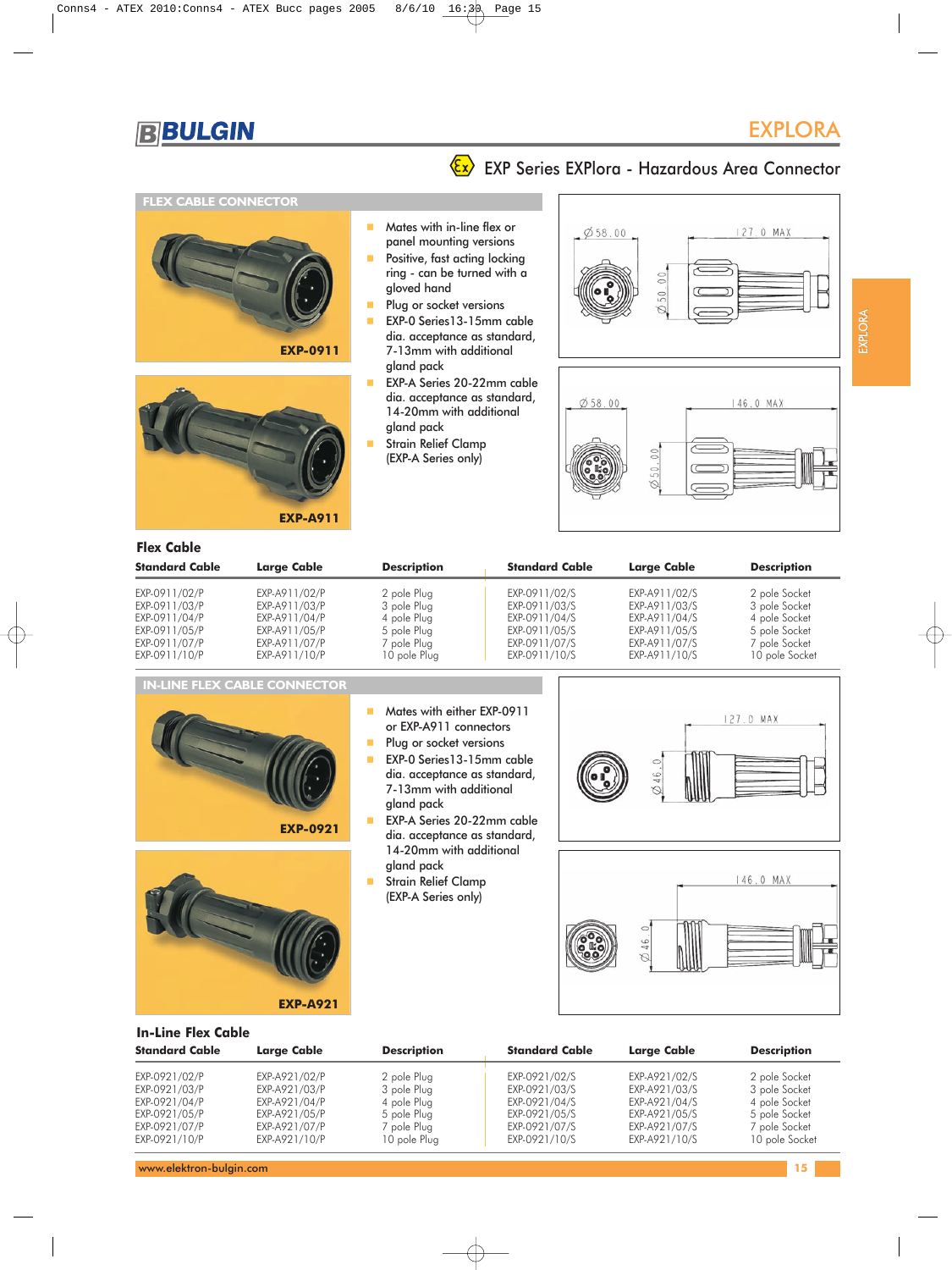

# EXP Series EXPlora - Hazardous Area Connector  $\overline{\mathbb{E} \mathbf{x}}$

#### **PANEL MOUNTING CONNECTOR**



| Mates with EXP-0911 and<br>EXP-A911 connectors |  |
|------------------------------------------------|--|
| Single hole fixing                             |  |
| Anti-rotation key                              |  |
| High grade sealing gasket                      |  |
| 3-7mm panel thickness                          |  |



|       | 31.0. TO PANEL |
|-------|----------------|
| 250.0 | 15.0 MAX       |
|       |                |
|       |                |

#### **Panel Mounting**

| EXP-0931/02/P | 2 pole Plug  | EXP-0931/02/S | 2 pole Socket  |
|---------------|--------------|---------------|----------------|
| EXP-0931/03/P | 3 pole Plug  | EXP-0931/03/S | 3 pole Socket  |
| EXP-0931/04/P | 4 pole Plug  | EXP-0931/04/S | 4 pole Socket  |
| EXP-0931/05/P | 5 pole Plug  | EXP-0931/05/S | 5 pole Socket  |
| EXP-0931/07/P | 7 pole Plug  | EXP-0931/07/S | 7 pole Socket  |
| EXP-0931/10/P | 10 pole Plug | EXP-0931/10/S | 10 pole Socket |

#### **FLANGE MOUNTING CONNECTOR**



- **Mates with EXP-0911 and** EXP-A911 connectors
- Supplied with high grade sealing gasket
- **Supplied with sealing** grommets for panel fixing screws (M6 thread recommended)



#### **Flange Mounting**

| EXP-0941/02/P | 2 pole Plug  | EXP-0941/02/S | 2 pole Socket  |
|---------------|--------------|---------------|----------------|
| EXP-0941/03/P | 3 pole Plug  | EXP-0941/03/S | 3 pole Socket  |
| EXP-0941/04/P | 4 pole Plug  | EXP-0941/04/S | 4 pole Socket  |
| EXP-0941/05/P | 5 pole Plug  | EXP-0941/05/S | 5 pole Socket  |
| EXP-0941/07/P | 7 pole Plug  | EXP-0941/07/S | 7 pole Socket  |
| EXP-0941/10/P | 10 pole Plug | EXP-0941/10/S | 10 pole Socket |

#### **ACCESSORIES**



Heavy duty sealing caps to maintain IP68 rating of unmated connectors, with stainless steel straps

#### **Sealing Caps**

| EXP-0990           | Heavy duty sealing cap for use with<br>EXP-0911/xx/x and EXP-A911/xx/x                                              |
|--------------------|---------------------------------------------------------------------------------------------------------------------|
| EXP-0991           | Heavy duty sealing cap for use with<br>EXP-0921/xx/x and EXP-A921/xx/x                                              |
| EXP-0992           | Heavy duty sealing cap for use with<br>EXP-0931 and EXP-0941                                                        |
|                    |                                                                                                                     |
| <b>Gland Packs</b> |                                                                                                                     |
| EXP-0980           | Pack of 3 additional cable glands for<br>EXP-0911 and EXP-0921 to suit cable sizes:<br>11-13mm, 9-11 and 7-9mm dia. |
| EXP-A980           | Pack of 3 additional cable glands for<br>EXP-A911 and EXP-A921 to suit cable sizes;                                 |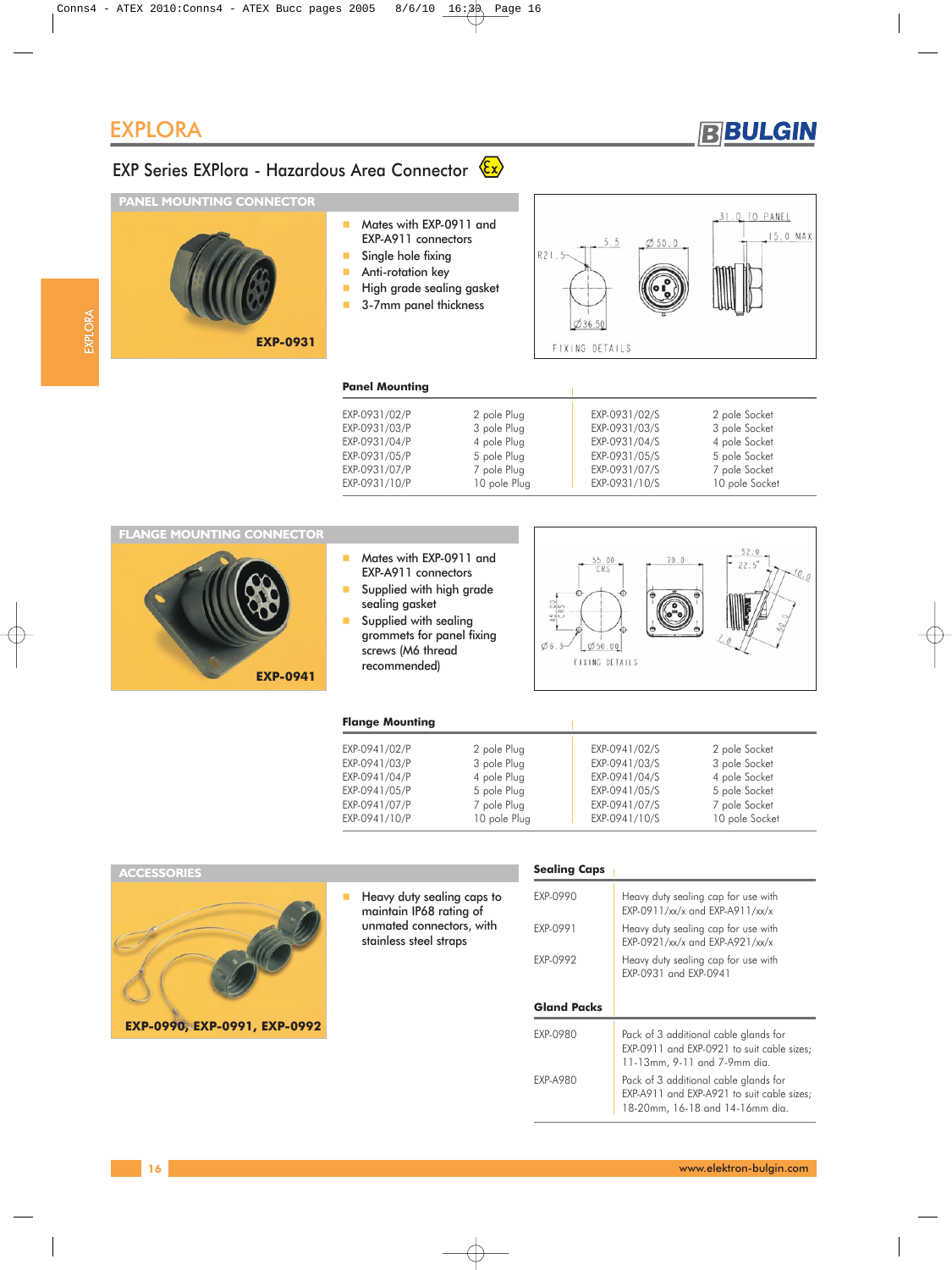

**SPECIFICATION**

### EXPLORA

## EXP Series EXPlora - Hazardous Area Connector

| Electrical:                                                                              |                                                                                                                      | <b>Mechanical:</b>                                                                                          |                                                                                                                                                                                                             |
|------------------------------------------------------------------------------------------|----------------------------------------------------------------------------------------------------------------------|-------------------------------------------------------------------------------------------------------------|-------------------------------------------------------------------------------------------------------------------------------------------------------------------------------------------------------------|
| No Poles:<br>Current Rating:                                                             | 2, 3, 4, 5<br>$\overline{7}$<br>10<br>18A<br>10A<br>16A                                                              | Sealing:                                                                                                    | IP68, EN60529:2001 tested @<br>1.054kg/sq.cm. (15lb/sq.in.) 10m depth for<br>2 weeks                                                                                                                        |
| Voltage Rating:<br>Contact Resistance:<br>Insulation Resistance:<br>Dielectric strength: | 430Vac/dc<br>250Vac/dc<br>600Vac/dc<br>$<$ 10m $\Omega$ (initial)<br>>10 <sup>6</sup> MΩ (@ 500V dc)<br>2.2kV ac min | Cable Acceptance:                                                                                           | EXP-0911 - EXP-0921 13 - 15mm O/D standard,<br>7-13mm with gland pack<br>EXP-A911 - EXP-A921 20 - 22mm O/D standard,<br>14 - 20mm with gland pack                                                           |
| AC Breakdown voltage:<br>Ambient Temperature Range:<br>Standards:                        | 6kV<br>$-20^{\circ}$ C to $+55^{\circ}$ C<br>ATEX Zone 2 and Zone 22<br>IEC60079-0:2007<br>IEC60079-15:2005          | Contact Accommodation:<br>Termination:                                                                      | 2-7 pole - 2.5 to 4mm <sup>2</sup> (13 to 10AWG)<br>conductor, single or multi stranded<br>10 pole - 0.75 to 2mm <sup>2</sup> (14 to 18AWG)<br>conductor, single or multi stranded<br>Axial screw terminals |
| ATEX Coding:<br>ATEX Certificate No:<br>ATEX Classification:                             | $\langle x \rangle$    3 GD<br>Baseefa09ATEX0232X<br>Ex nA IIC T6 Gc<br>Ex tc IIIC T85°C Dc                          | Cable Retention force:<br>Gland Nut Torques:<br>EXP-0 range                                                 | 22mm dia, 150N<br>15mm dia, 150N<br>7mm dia, 80N                                                                                                                                                            |
| <b>Materials:</b>                                                                        |                                                                                                                      | 13-15mm (Yellow - std.)<br>11-13mm (black)<br>9-11mm (white)<br>7-9mm (dark grey)                           | 3.16Nm (28lbf/in)<br>3.16Nm (28lbf/in)<br>3.16Nm (28lbf/in)<br>3.16Nm (28lbf/in)                                                                                                                            |
| Body Mouldings:<br>Cap Mouldings:<br>Flammability Rating:                                | Polyester<br>Polycarbonate<br>UL94V-0                                                                                | EXP-A range<br>20-22mm (Yellow - std.)<br>18-20mm (black)<br>16-18mm (white)<br>14-16mm (dark grey)         | 3.16Nm (28lbf/in)<br>3.16Nm (28lbf/in)<br>3.16Nm (28lbf/in)<br>3.16Nm (28lbf/in)                                                                                                                            |
| UV Resistance:<br>Contacts:<br>O Rings:<br>Panel Sealing Gasket:<br><b>RoHS</b>          | To EN50021:1999<br>Machined Solid Brass, Nickel plated<br>Nitrile<br>Silicone Rubber<br>Compliant                    | Tightening Torques:<br>Panel mount nut<br>Flange & Bulkhead<br>fixing screws<br>Rear thread EXP-0931 series | 2.25 Nm<br>$0.9$ Nm<br>M36 x 2-6g                                                                                                                                                                           |